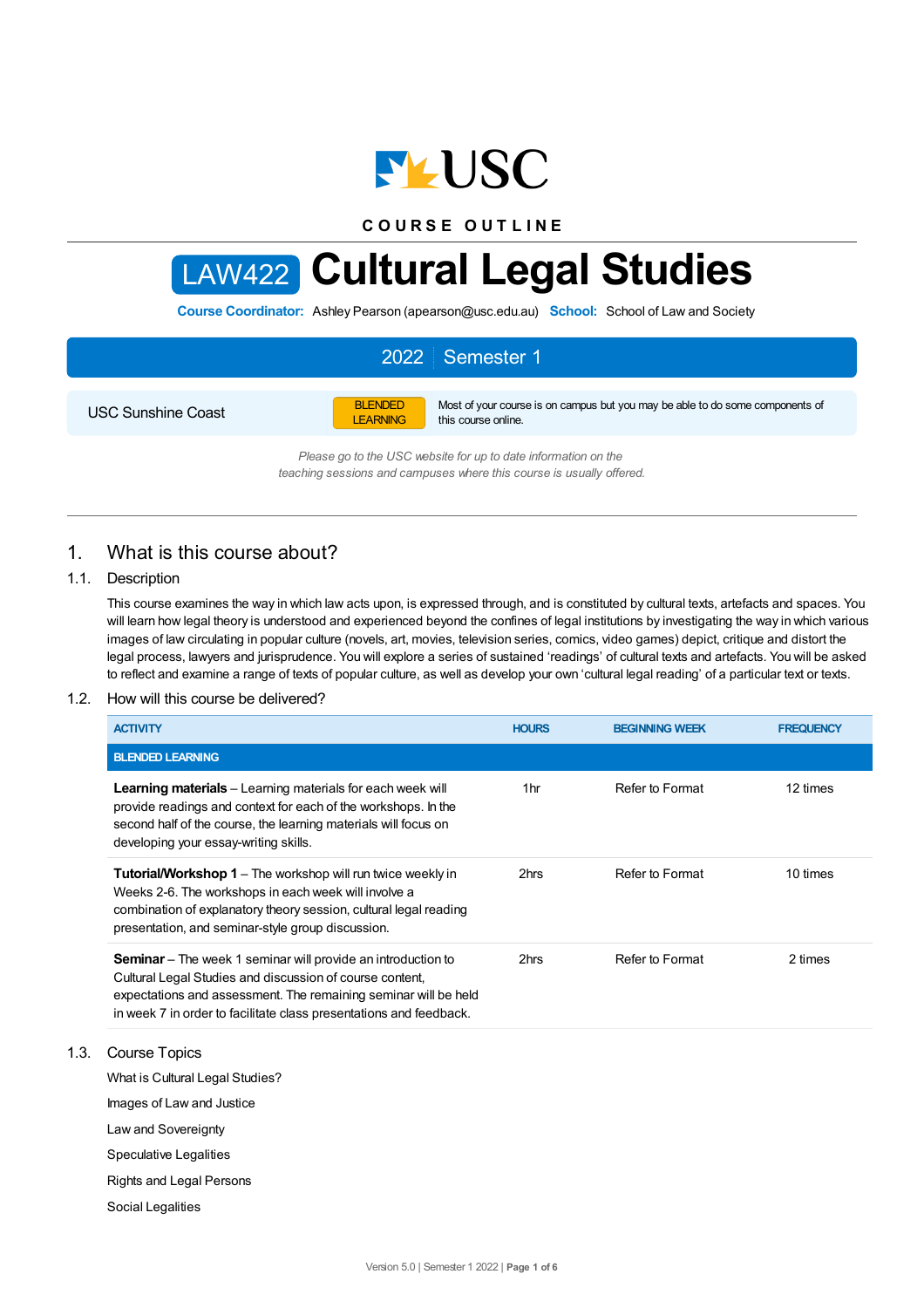# 2. What level is this course?

## 400 Level (Graduate)

Demonstrating coherence and breadth or depth of knowledge and skills. Independent application of knowledge and skills in unfamiliar contexts. Meeting professional requirements and AQF descriptors for the degree. May require pre-requisites where discipline specific introductory or developing knowledge or skills is necessary. Normally undertaken in the third or fourth full-time study year of an undergraduate program.

# 3. What is the unit value of this course?

12 units

# 4. How does this course contribute to my learning?

| <b>COURSE LEARNING OUTCOMES</b>                                                                                                                                                                                             | <b>GRADUATE QUALITIES</b>                                                 |
|-----------------------------------------------------------------------------------------------------------------------------------------------------------------------------------------------------------------------------|---------------------------------------------------------------------------|
| On successful completion of this course, you should be able to                                                                                                                                                              | Completing these tasks<br>successfully will contribute to<br>you becoming |
| Understand, analyse, judge and critique the cultural, philosophical, political, social and historical<br>contexts in which the ideas of law and legal institutions develop and function in cultural texts and<br>artefacts. | Knowledgeable                                                             |
| Identify and demonstrate an understanding and appreciation of the cultural constitution of justice<br>$\mathbf{2}$<br>and ethics in relation to law.                                                                        | Ethical                                                                   |
| (ვ<br>Apply critical thinking and analysis to generate creative and critical readings of cultural<br>representations of law.                                                                                                | Creative and critical thinker                                             |
| Use advanced written and oral communication skills for legal and non-legal audiences.                                                                                                                                       | Empowered                                                                 |

# 5. Am Ieligible to enrol in this course?

Refer to the USC [Glossary](https://www.usc.edu.au/about/policies-and-procedures/glossary-of-terms-for-policy-and-procedures) of terms for definitions of "pre-requisites, co-requisites and anti-requisites".

5.1. Pre-requisites

LAW102 and enrolled in any Law Program OR successful completion of 96 units and enrolled in Business, Creative Industries, Criminology & Justice or Social Science or AB101, UU301, UU302 or XU301.

5.2. Co-requisites

Not applicable

5.3. Anti-requisites

Not applicable

## 5.4. Specific assumed prior knowledge and skills (where applicable)

The course engages with critical and theoretical analyses of law and justice through an examination of a range of cultural texts. For law students, this builds upon the introduction to legal theory covered in LAW102 Foundations of Australian Law B. For non-law students, some familiarity with any of legal theory, critical theory, philosophy, film studies or cultural studies would be helpful.

# 6. How am Igoing to be assessed?

## 6.1. Grading Scale

Standard Grading (GRD)

High Distinction (HD), Distinction (DN), Credit (CR), Pass (PS), Fail (FL).

## 6.2. Details of early feedback on progress

Formative feedback will provided during the seminars in the form of class discussion of the methods of analysis appropriate to Cultural Legal Studies.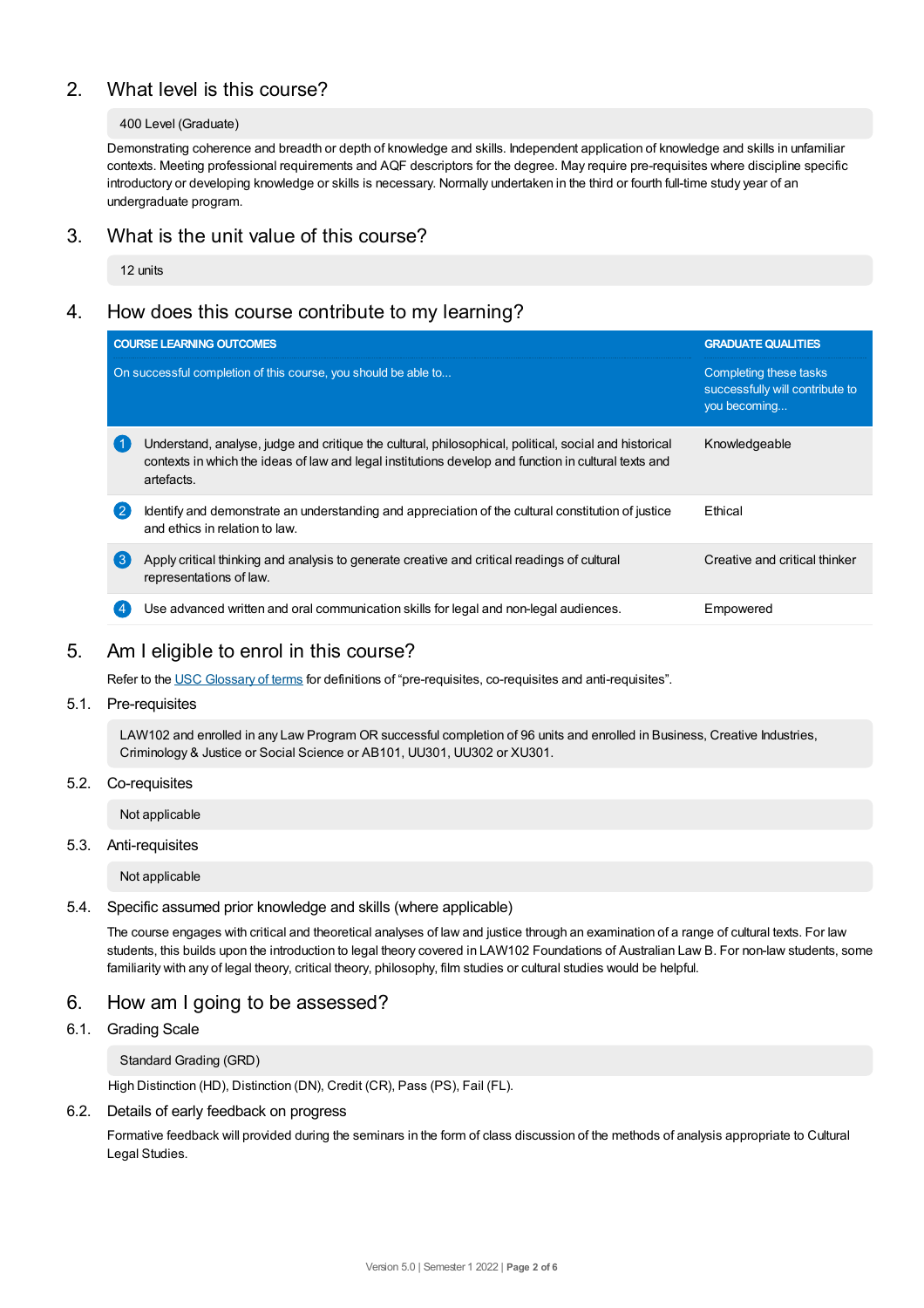## 6.3. Assessment tasks

| <b>DELIVERY</b><br><b>MODE</b> | <b>TASK</b><br>NO. | <b>ASSESSMENT</b><br><b>PRODUCT</b> | <b>INDIVIDUAL</b><br><b>OR GROUP</b> | <b>WEIGHTING</b><br>$\frac{9}{6}$ | <b>WHAT IS THE</b><br><b>DURATION /</b><br>LENGTH? | <b>WHEN SHOULD I</b><br><b>SUBMIT?</b> | <b>WHERE SHOULD I</b><br><b>SUBMIT IT?</b>                      |
|--------------------------------|--------------------|-------------------------------------|--------------------------------------|-----------------------------------|----------------------------------------------------|----------------------------------------|-----------------------------------------------------------------|
| All                            | $\mathbf{1}$       | Oral and Written<br>Piece           | Individual                           | 20%                               | 600 words<br>and 1 seminar                         | Refer to Format                        | In Class                                                        |
| All                            | 2                  | Oral and Written<br>Piece           | Individual                           | 30%                               | $5-7$ min + 3<br>pages                             | Week 7                                 | In Class                                                        |
| All                            | 3                  | Essay                               | Individual                           | 50%                               | 2.500 words                                        | Week 13                                | <b>Online Assignment</b><br>Submission with<br>plagiarism check |

# **All - Assessment Task 1:** Class Facilitation and Reflection – Reading Culture, Thinking Law

| <b>GOAL:</b>     | The goal of the 'Reading Culture, Thinking Law' exercises is for you to both gain an in-depth knowledge of the methods of<br>cultural legal studies via the analysis of particular texts, as well as the ability to engage in critical dialogue on those texts.                                                                                                                             |                                                                                                                                    |                                     |  |
|------------------|---------------------------------------------------------------------------------------------------------------------------------------------------------------------------------------------------------------------------------------------------------------------------------------------------------------------------------------------------------------------------------------------|------------------------------------------------------------------------------------------------------------------------------------|-------------------------------------|--|
| <b>PRODUCT:</b>  | Oral and Written Piece                                                                                                                                                                                                                                                                                                                                                                      |                                                                                                                                    |                                     |  |
| <b>FORMAT:</b>   | Task 1 provides the opportunity for students to develop their skills of cultural legal reading and analysis. Students will elect<br>a seminar discussion in which their participation will be graded. Students will then be required to complete a short written<br>reflection identifying a cultural text or artefacts that deals with the same or similar themes as their chosen seminar. |                                                                                                                                    |                                     |  |
| <b>CRITERIA:</b> | No.                                                                                                                                                                                                                                                                                                                                                                                         |                                                                                                                                    | <b>Learning Outcome</b><br>assessed |  |
|                  |                                                                                                                                                                                                                                                                                                                                                                                             | Evidence of engagement with materials and questions                                                                                | 0 2                                 |  |
|                  | 2                                                                                                                                                                                                                                                                                                                                                                                           | Critical analysis and evaluation of material, including evaluating and making judgments<br>about the representation under analysis | $\left(3\right)$                    |  |
|                  | 3                                                                                                                                                                                                                                                                                                                                                                                           | Demonstration of advanced academic writing skills                                                                                  | $\overline{4}$                      |  |
|                  | 4                                                                                                                                                                                                                                                                                                                                                                                           | Effective communication and discussion with peers indicating understanding and analysis<br>of the topic.                           | $\left( 4 \right)$                  |  |
|                  |                                                                                                                                                                                                                                                                                                                                                                                             |                                                                                                                                    |                                     |  |

# **All - Assessment Task 2:** Research Proposal Seminar

| <b>GOAL:</b>    | The purpose of the Research Proposal Seminar is two-fold:<br>1. It provides students with the opportunity to 'test-run' an outline of their Task 3 Essay argument and reading with the<br>course staff prior to submission;<br>2. It gives students the opportunity to develop their oral communication skills and gain feedback from their peers on their<br>research proposal.                                                                                                                                                                               |
|-----------------|----------------------------------------------------------------------------------------------------------------------------------------------------------------------------------------------------------------------------------------------------------------------------------------------------------------------------------------------------------------------------------------------------------------------------------------------------------------------------------------------------------------------------------------------------------------|
| <b>PRODUCT:</b> | Oral and Written Piece                                                                                                                                                                                                                                                                                                                                                                                                                                                                                                                                         |
| <b>FORMAT:</b>  | This task requires students to prepare a written research proposal (3 pages) and present for 5-7 minutes on their<br>proposed essay topic and text(s). The proposal should include:<br>- A brief outline of the popular culture text/texts under analysis;<br>- A brief overview of the legal theory/jurisprudence/critical theory being employed in your 'reading';<br>- A brief explication of your overall reading and argument of the texts.<br>There will then be time for questions and comments from the staff and students following the presentation. |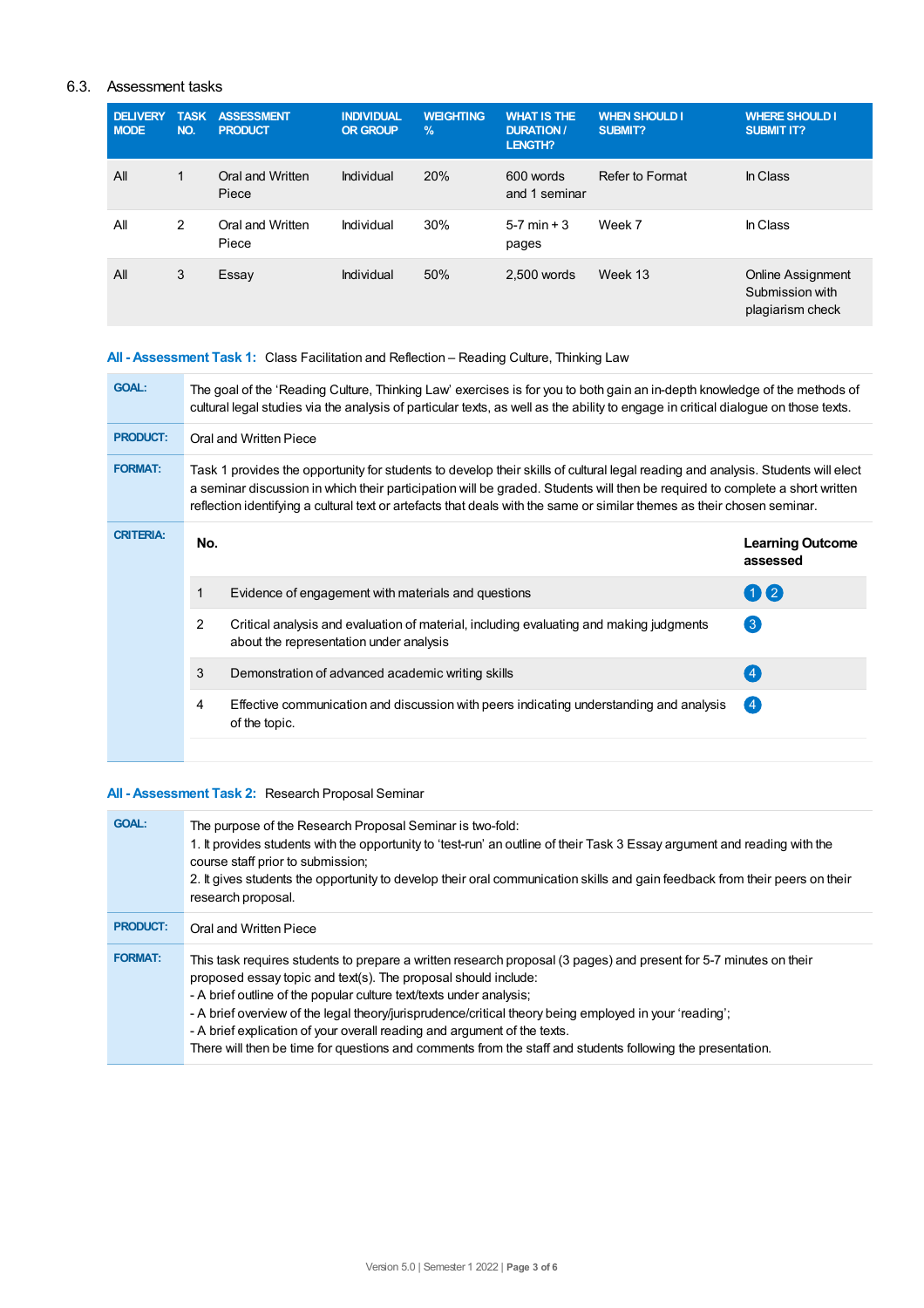| <b>CRITERIA:</b> | No. |                                                                                                                     | <b>Learning Outcome</b><br>assessed |
|------------------|-----|---------------------------------------------------------------------------------------------------------------------|-------------------------------------|
|                  | 1   | Understanding and analysis of the cultural text under consideration                                                 |                                     |
|                  | 2   | Appropriate nomination and understanding of school of jurisprudence/legal theory/critical<br>theory/area of thought | $\left( 2\right)$                   |
|                  | 3   | Clarity and development of overall thesis and reading                                                               | $\left(3\right)$                    |
|                  | 4   | Clarity of explanation of proposal summary                                                                          | $\overline{4}$                      |
|                  | 5   | Oral communication skills                                                                                           |                                     |
|                  |     |                                                                                                                     |                                     |

## **All - Assessment Task 3:** Cultural Legal Essay

| <b>GOAL:</b>     | The purpose of the Essay is for students to develop their theoretical and critical understanding of law and legal theory in<br>the context of conducting a 'close reading' of a particular cultural text or texts. Students must focus on analysis and critique<br>of both the theory and cultural text under consideration. This is more than simple exposition of the text but a sustained<br>analysis of it. |                                     |  |  |  |
|------------------|-----------------------------------------------------------------------------------------------------------------------------------------------------------------------------------------------------------------------------------------------------------------------------------------------------------------------------------------------------------------------------------------------------------------|-------------------------------------|--|--|--|
| <b>PRODUCT:</b>  | Essay                                                                                                                                                                                                                                                                                                                                                                                                           |                                     |  |  |  |
| <b>FORMAT:</b>   | This is a 2500-word individual written assignment. It involves developing a cultural legal reading of a particular cultural text<br>or artefact discussed in class or of the student's own choosing.                                                                                                                                                                                                            |                                     |  |  |  |
| <b>CRITERIA:</b> | No.                                                                                                                                                                                                                                                                                                                                                                                                             | <b>Learning Outcome</b><br>assessed |  |  |  |
|                  | 1<br>Understanding of both cultural text and legal or critical theory being engaged with, as<br>evidenced by engagement with primary and secondary sources                                                                                                                                                                                                                                                      | $(1)$ (2)                           |  |  |  |
|                  | $\mathcal{P}$<br>Ability to engage in critical analysis and think creatively in constructing persuasive<br>arguments, as demonstrated by the development of an original reading, strong thesis,<br>clear development of arguments in support of that thesis, and persuasive pre                                                                                                                                 | $\left(3\right)$                    |  |  |  |
|                  | 3<br>Advanced academic communication skills                                                                                                                                                                                                                                                                                                                                                                     |                                     |  |  |  |
|                  |                                                                                                                                                                                                                                                                                                                                                                                                                 |                                     |  |  |  |

# 7. Directed study hours

A 12-unit course will have total of 150 learning hours which will include directed study hours (including online if required), self-directed learning and completion of assessable tasks. Directed study hours may vary by location. Student workload is calculated at 12.5 learning hours per one unit.

# 8. What resources do I need to undertake this course?

Please note: Course information, including specific information of recommended readings, learning activities, resources, weekly readings, etc. are available on the course Canvas site– Please log in as soon as possible.

## 8.1. Prescribed text(s) or course reader

There are no required/recommended resources for this course.

## 8.2. Specific requirements

The focus of this course is on critical engagement with primary sources including films, novels, comics, television series and other cultural artefacts. A list of these will be provided on Canvas, along with places these can be sourced. In some instances, students may need to buy or rent their own copies of the text. In addition, a reading list of relevant secondary sources and required reading will be provided.

# 9. How are risks managed in this course?

Health and safety risks for this course have been assessed as low. It is your responsibility to review course material, search online, discuss with lecturers and peers and understand the health and safety risks associated with your specific course of study and to familiarise yourself with the University's general health and safety principles by reviewing the online [induction](https://online.usc.edu.au/webapps/blackboard/content/listContentEditable.jsp?content_id=_632657_1&course_id=_14432_1) training for students, and following the instructions of the University staff.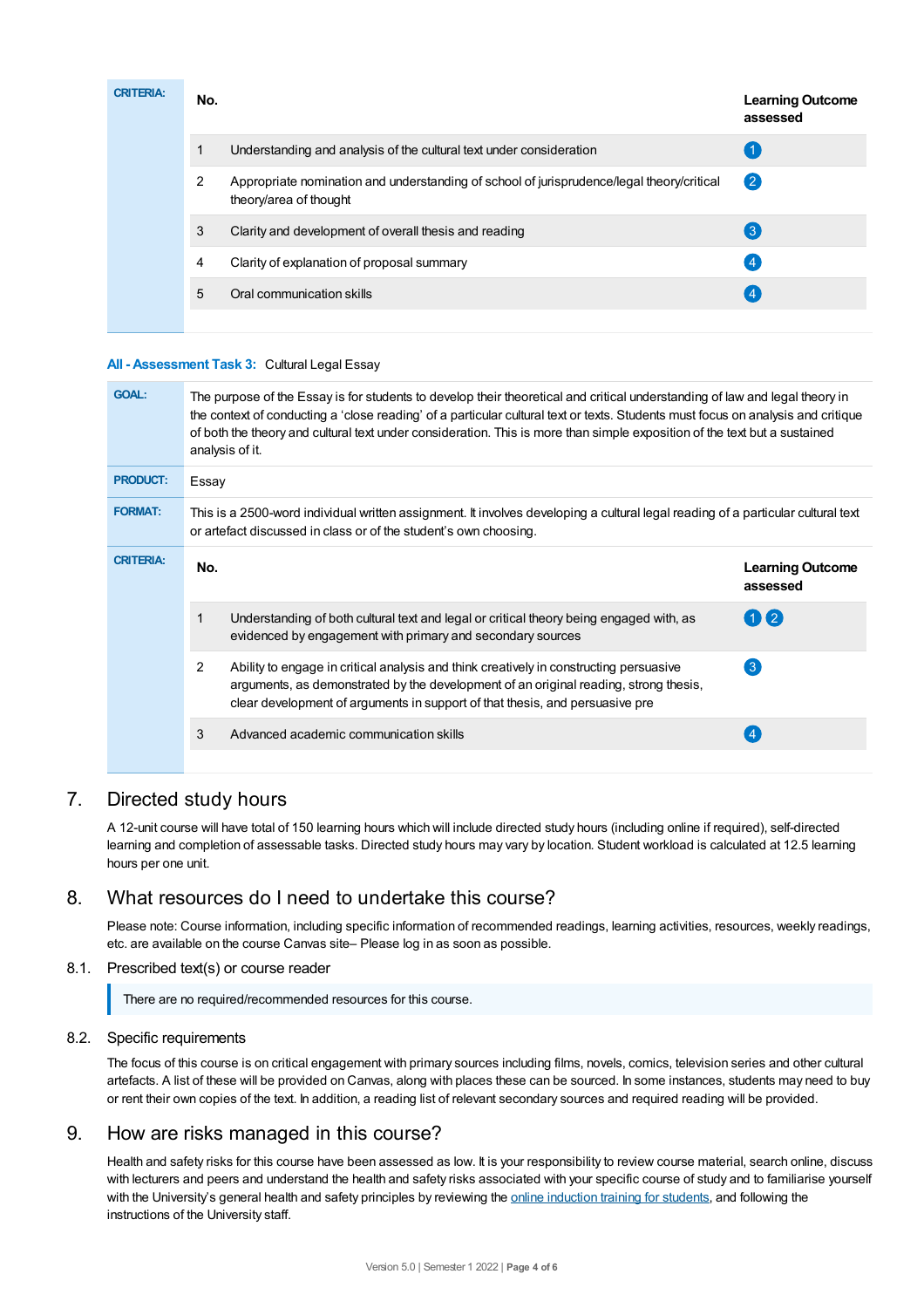# 10. What administrative information is relevant to this course?

## 10.1. Assessment: Academic Integrity

Academic integrity is the ethical standard of university participation. It ensures that students graduate as a result of proving they are competent in their discipline. This is integral in maintaining the value of academic qualifications. Each industry has expectations and standards of the skills and knowledge within that discipline and these are reflected in assessment.

Academic integrity means that you do not engage in any activity that is considered to be academic fraud; including plagiarism, collusion or outsourcing any part of any assessment item to any other person. You are expected to be honest and ethical by completing all work yourself and indicating in your work which ideas and information were developed by you and which were taken from others. You cannot provide your assessment work to others.You are also expected to provide evidence of wide and critical reading, usually by using appropriate academic references.

In order to minimise incidents of academic fraud, this course may require that some of its assessment tasks, when submitted to Canvas, are electronically checked through Turnitin. This software allows for text comparisons to be made between your submitted assessment item and all other work to which Turnitin has access.

#### 10.2. Assessment: Additional Requirements

Eligibility for Supplementary Assessment

Your eligibility for supplementary assessment in a course is dependent of the following conditions applying:

The final mark is in the percentage range 47% to 49.4% The course is graded using the Standard Grading scale You have not failed an assessment task in the course due to academic misconduct

#### 10.3. Assessment: Submission penalties

Late submission of assessment tasks will be penalised at the following maximum rate:

5% (of the assessment task's identified value) per day for the first two days from the date identified as the due date for the assessment task

10% (of the assessment task's identified value) for the third day

20% (of the assessment task's identified value) for the fourth day and subsequent days up to and including seven days from the date identified as the due date for the assessment task

A result of zero is awarded for an assessment task submitted seven days from the date identified as the due date for the assessment task. Weekdays and weekends are included in the calculation of days late.

To request an extension, you must contact your Course Coordinator and supply the required documentation to negotiate an outcome.

#### 10.4. SafeUSC

USC is committed to a culture of respect and providing a safe and supportive environment for all members of our community. For immediate assistance on campus contact SafeUSC by phone: 07 [5430](tel:07%205430%201168) 1168 or using the [SafeZone](https://www.safezoneapp.com) app. For general enquires contact the SafeUSC team by phone 07 [5456](tel:07%205456%203864) 3864 or email [safe@usc.edu.au](mailto:safe@usc.edu.au).

The SafeUSC Specialist Service is a Student Wellbeing service that provides free and confidential support to students who may have experienced or observed behaviour that could cause fear, offence or trauma. To contact the service call 07 [5430](tel:07%205430%201226) 1226 or email [studentwellbeing@usc.edu.au](mailto:studentwellbeing@usc.edu.au).

#### 10.5. Study help

For help with course-specific advice, for example what information to include in your assessment, you should first contact your tutor, then your course coordinator, if needed.

If you require additional assistance, the Learning Advisers are trained professionals who are ready to help you develop a wide range of academic skills. Visit the Learning [Advisers](https://www.usc.edu.au/current-students/student-support/academic-and-study-support/learning-advisers) web page for more information, or contact Student Central for further assistance: +61 7 5430 2890 or [studentcentral@usc.edu.au](mailto:studentcentral@usc.edu.au).

## 10.6. Wellbeing Services

Student Wellbeing provide free and confidential counselling on a wide range of personal, academic, social and psychological matters, to foster positive mental health and wellbeing for your academic success.

To book a confidential appointment go to [Student](https://studenthub.usc.edu.au/) Hub, email [studentwellbeing@usc.edu.au](mailto:studentwellbeing@usc.edu.au) or call 07 5430 1226.

#### 10.7. AccessAbility Services

Ability Advisers ensure equal access to all aspects of university life. If your studies are affected by a disability, learning disorder mental health issue, injury or illness, or you are a primary carer for someone with a disability or who is considered frail and aged, [AccessAbility](https://www.usc.edu.au/learn/student-support/accessability-services/documentation-requirements) Services can provide access to appropriate reasonable adjustments and practical advice about the support and facilities available to you throughout the University.

To book a confidential appointment go to [Student](https://studenthub.usc.edu.au/) Hub, email [AccessAbility@usc.edu.au](mailto:AccessAbility@usc.edu.au) or call 07 5430 2890.